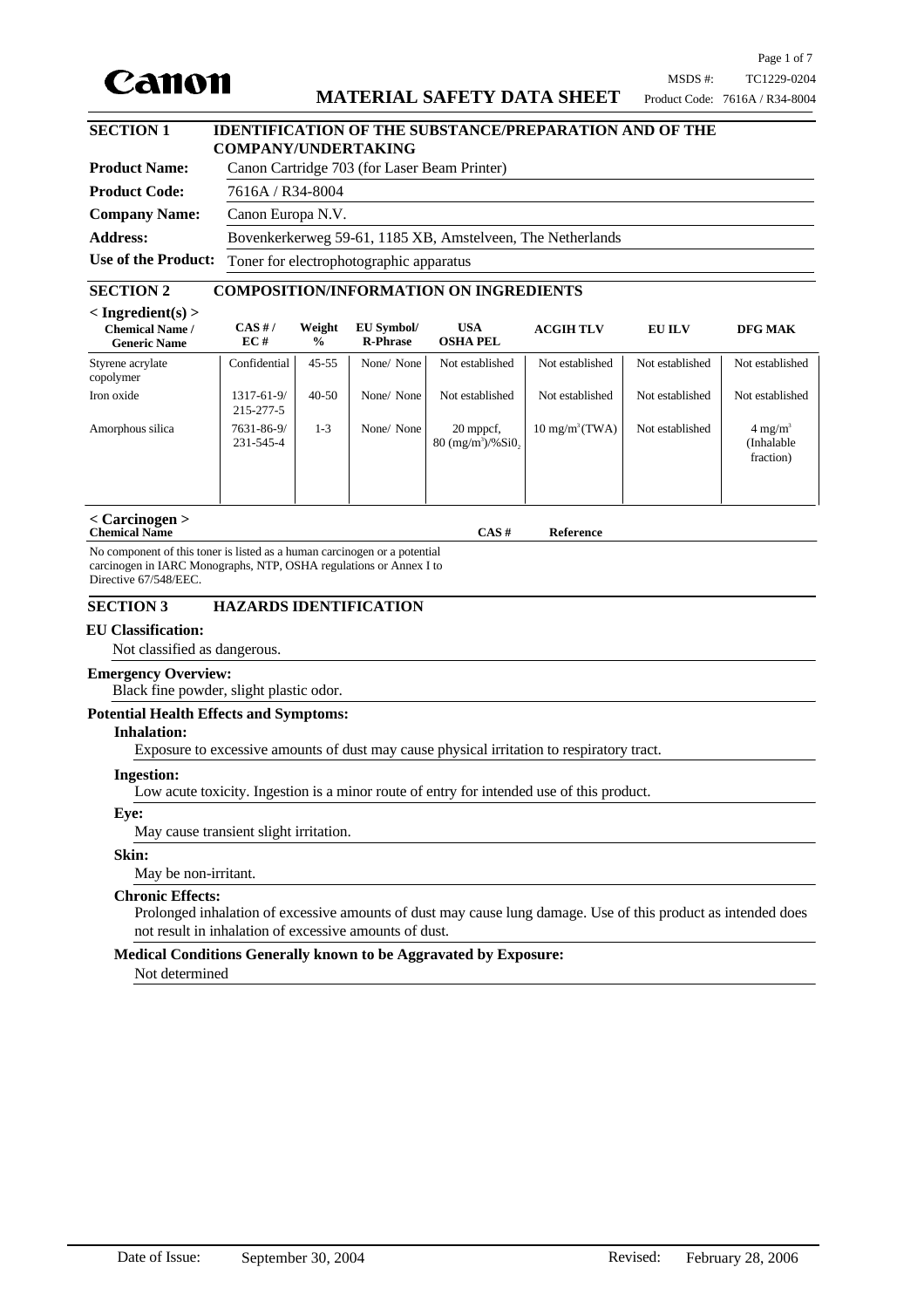

## **SECTION 4 FIRST AID MEASURES**

### **First Aid Measures:**

#### **Inhalation:**

If symptoms are experienced, move victim to fresh air and obtain medical advice.

#### **Ingestion:**

Rinse mouth. Drink 1 or 2 glasses of water. If irritation or discomfort occurs, obtain medical advice immediately.

### **Eye:**

Do not allow victim to rub eye(s). Flush with lukewarm, gently flowing water for 5 minutes or until particle is removed. If irritation persists, obtain medical attention.

#### **Skin:**

Wash with soap and water. If irritation persists, obtain medical advice.

#### **Note to Physicians:**

None

# **SECTION 5 FIRE FIGHTING MEASURES**

## **Fire Fighting Measures:**

## **Extinguishing Media:**

CO2, water, dry chemicals

**Unsuitable Extinguishing Media:**

None

#### **Special Fire Fighting Procedures:**

None

### **Unusual Fire and Explosion Hazards:**

Can form explosive dust-air mixtures when finely dispersed in air.

### **Fire and Explosive Properties (See also Section 9):**

### **Hazardous Combustion Products:**

CO2, CO

#### **Other Properties:**

Not available

## **SECTION 6 ACCIDENTAL RELEASE MEASURES**

**Personal Precautions:**

## Avoid breathing dust.

**Environmental Precautions:**

Do not wash away into sewer.

#### **Method for Cleaning Up:**

Sweep slowly spilled powder on to paper, and carefully transfer into a waste container. Clean remainder with wet paper, wet cloth or a vacuum cleaner.

If a vacuum cleaner is used, it must rate as a dust explosion-proof type. Fine powder can form explosive dust-air mixtures.

### **SECTION 7 HANDLING AND STORAGE**

### **Handling:**

Avoid breathing dust.

Use with adequate ventilation.

#### **Storage:**

Keep out of the reach of children. Keep away from oxidizing materials.

#### **Specific Uses:**

Toner for electrophotographic apparatus.

For more information, please refer to the instruction of this product.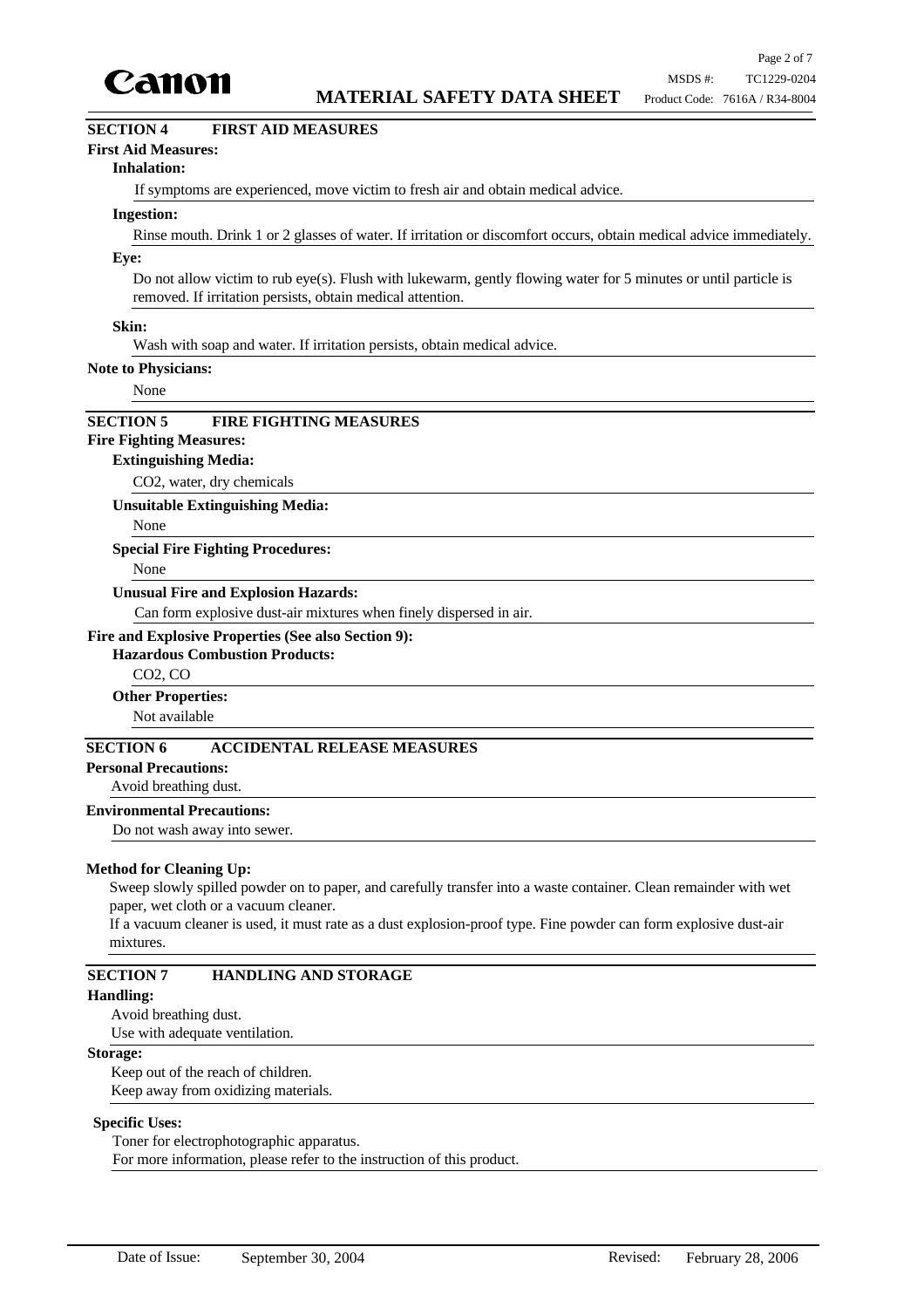

## **SECTION 8 EXPOSURE CONTROLS / PERSONAL PROTECTION**

### **Exposure Guidelines:**

USA OSHA PEL (TWA):  $15 \text{ mg/m}^3$  (Total dust),  $5 \text{ mg/m}^3$  (Respirable fraction) ACGIH TLV (TWA): (Inhalable fraction),  $3 \text{ mg/m}^3$  (Respirable fraction) DFG MAK:  $4 \text{ mg/m}^3$  (Inhalable fraction),  $1.5 \text{ mg/m}^3$  (Respirable fraction) (Also refer to SECTION 2)

### **Engineering Controls:**

Use adequate ventilation.

## **Personal Protection Equipment(s):**

| <b>Respiratory Protection:</b> □ Required |                                          |
|-------------------------------------------|------------------------------------------|
|                                           | <b>X</b> Not Required                    |
| <b>Eye/Face Protection:</b>               | $\Box$ Required<br><b>X</b> Not Required |
| <b>Skin Protection:</b>                   | $\Box$ Required<br>Not Required          |

# **SECTION 9 PHYSICAL AND CHEMICAL PROPERTIES**

| Appearance:                                     | Black fine powder                                                              |
|-------------------------------------------------|--------------------------------------------------------------------------------|
| Odor:                                           | Slight plastic odor                                                            |
| pH:                                             | Not applicable                                                                 |
| <b>Boiling Point/Range(°C):</b>                 | Not applicable                                                                 |
| Melting Point/Range(°C):                        | 100-150 (Softening point)                                                      |
| Decomposition Temperature(°C):                  | > 200                                                                          |
| Flash Point(°C):                                | Not applicable                                                                 |
| <b>Flammable (Explosive) Limits:</b>            | Not applicable                                                                 |
| <b>Autoignition Temperature</b> (°C):           | Not available                                                                  |
| <b>Flammability:</b>                            | Not-flammable (Test method: Directive 92/69/EEC, A10 Flammability<br>(Solids)) |
| <b>Explosive Properties:</b>                    | Can form explosive dust-air mixtures when finely dispersed in air.             |
| <b>Oxidizing Properties:</b>                    | Not available                                                                  |
| <b>Vapor Pressure:</b>                          | Not applicable                                                                 |
| <b>Vapor Density:</b>                           | Not applicable                                                                 |
| <b>Density / Specific Gravity:</b>              | $1.4 - 1.8$                                                                    |
| <b>Water Solubility:</b>                        | Negligible                                                                     |
| <b>Fat Solubility:</b>                          | Partially soluble in toluene and xylene.                                       |
| <b>Partition Coefficient (n-Octanol/Water):</b> | Not applicable                                                                 |
| <b>Percent Volatile:</b>                        | Negligible                                                                     |
| <b>Evaporation Rate:</b>                        | Not applicable                                                                 |
| Viscosity (mPa s):                              | Not applicable                                                                 |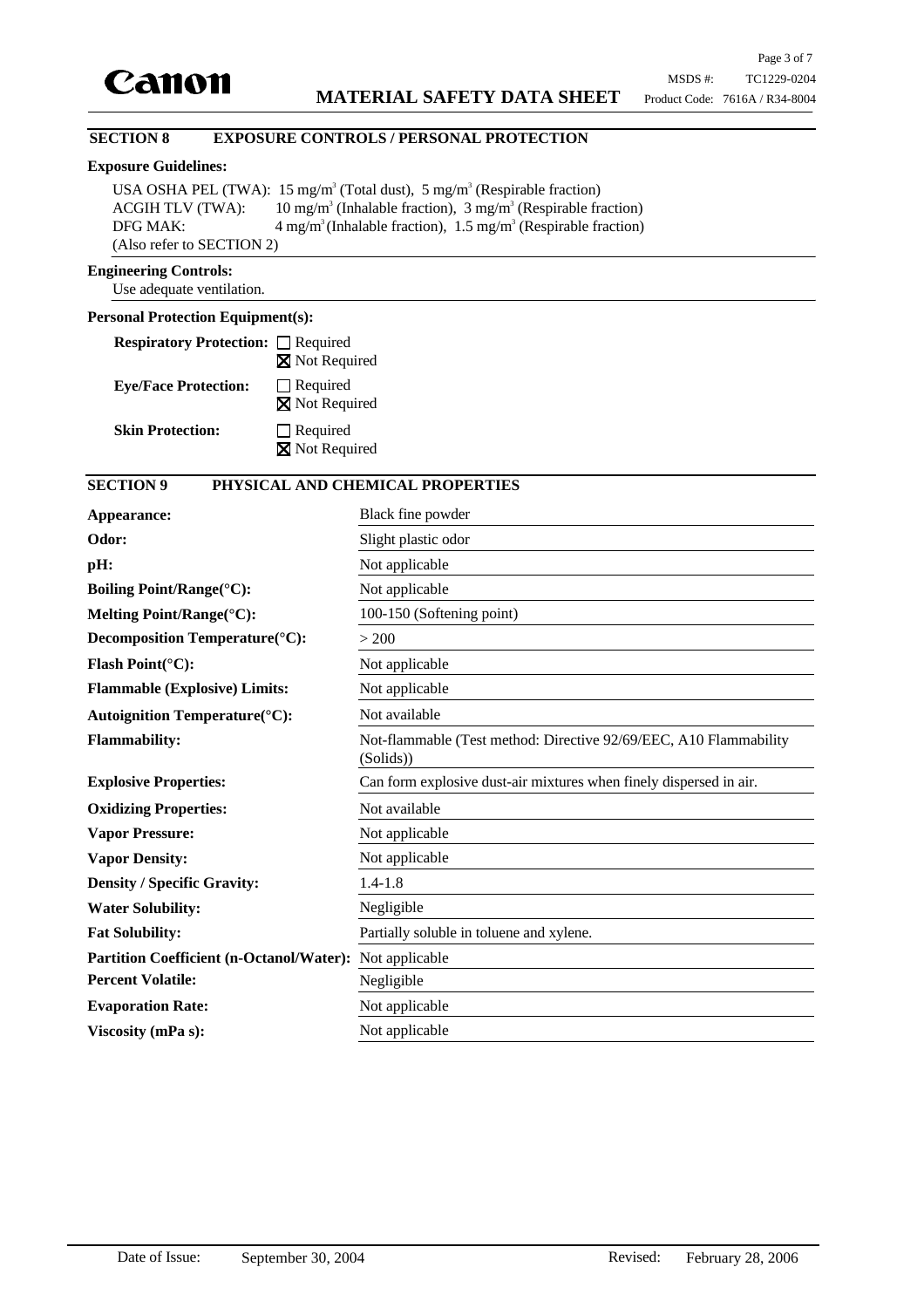

| <b>SECTION 10</b><br><b>STABILITY AND REACTIVITY</b>                                  |                                                                                                                                                                                                                                                                                                                                                                                                                                                                                                                                                                                                               |  |  |
|---------------------------------------------------------------------------------------|---------------------------------------------------------------------------------------------------------------------------------------------------------------------------------------------------------------------------------------------------------------------------------------------------------------------------------------------------------------------------------------------------------------------------------------------------------------------------------------------------------------------------------------------------------------------------------------------------------------|--|--|
| <b>Stability:</b>                                                                     | <b>X</b> Stable<br>$\Box$ Unstable                                                                                                                                                                                                                                                                                                                                                                                                                                                                                                                                                                            |  |  |
| <b>Conditions to Avoid:</b>                                                           | None                                                                                                                                                                                                                                                                                                                                                                                                                                                                                                                                                                                                          |  |  |
| <b>Materials to Avoid:</b>                                                            | Strong oxidizers                                                                                                                                                                                                                                                                                                                                                                                                                                                                                                                                                                                              |  |  |
| <b>Hazardous Decomposition Products:</b>                                              | CO, CO2                                                                                                                                                                                                                                                                                                                                                                                                                                                                                                                                                                                                       |  |  |
| <b>Hazardous Polymerization:</b>                                                      | $\Box$ May Occur<br><b>X</b> Will Not Occur                                                                                                                                                                                                                                                                                                                                                                                                                                                                                                                                                                   |  |  |
| <b>Conditions to Avoid:</b>                                                           | None                                                                                                                                                                                                                                                                                                                                                                                                                                                                                                                                                                                                          |  |  |
| <b>SECTION 11</b>                                                                     | <b>TOXICOLOGICAL INFORMATION</b>                                                                                                                                                                                                                                                                                                                                                                                                                                                                                                                                                                              |  |  |
| <b>Acute Toxicity:</b><br><b>Inhalation:</b><br>Not available                         |                                                                                                                                                                                                                                                                                                                                                                                                                                                                                                                                                                                                               |  |  |
| <b>Ingestion:</b><br>Estimate: Rat, LD50 > 2000 mg/kg (See Section 16)                |                                                                                                                                                                                                                                                                                                                                                                                                                                                                                                                                                                                                               |  |  |
| Eye:                                                                                  | Estimate: Rabbit, transient slight conjunctival irritation only. (See Section 16)                                                                                                                                                                                                                                                                                                                                                                                                                                                                                                                             |  |  |
| Skin:                                                                                 |                                                                                                                                                                                                                                                                                                                                                                                                                                                                                                                                                                                                               |  |  |
| Estimate: Rabbit, non-irritant (See Section 16)                                       |                                                                                                                                                                                                                                                                                                                                                                                                                                                                                                                                                                                                               |  |  |
| <b>Sensitization:</b><br>Estimate: Guinea pig, skin: Non-sensitizing (See Section 16) |                                                                                                                                                                                                                                                                                                                                                                                                                                                                                                                                                                                                               |  |  |
| <b>Mutagenicity:</b>                                                                  | Estimate: Ames Test (S. typhimurium, E. coli): Negative (See Section 16)                                                                                                                                                                                                                                                                                                                                                                                                                                                                                                                                      |  |  |
| <b>Reproductive Toxicity:</b><br>Not available                                        |                                                                                                                                                                                                                                                                                                                                                                                                                                                                                                                                                                                                               |  |  |
| <b>Carcinogenicity:</b><br>Not available                                              |                                                                                                                                                                                                                                                                                                                                                                                                                                                                                                                                                                                                               |  |  |
| Others:<br>Chronic effects:                                                           | Muhle et al. reported pulmonary response upon chronic inhalation exposure in rats to a toner enriched in<br>respirable-sized particles compared to commercial toner. No pulmonary change was found at 1 mg/m <sup>3</sup> which is<br>most relevant to potential human exposure. A minimal to mild degree of fibrosis was noted in 22% of the<br>animals at 4 mg/m <sup>3</sup> , and a mild to moderate degree of fibrosis was observed in 92% of the animals at 16 mg/m <sup>3</sup> .<br>These findings are attributed to "lung overloading", a generic response to excessive amounts of any dust retained |  |  |

in the lung for a prolonged interval.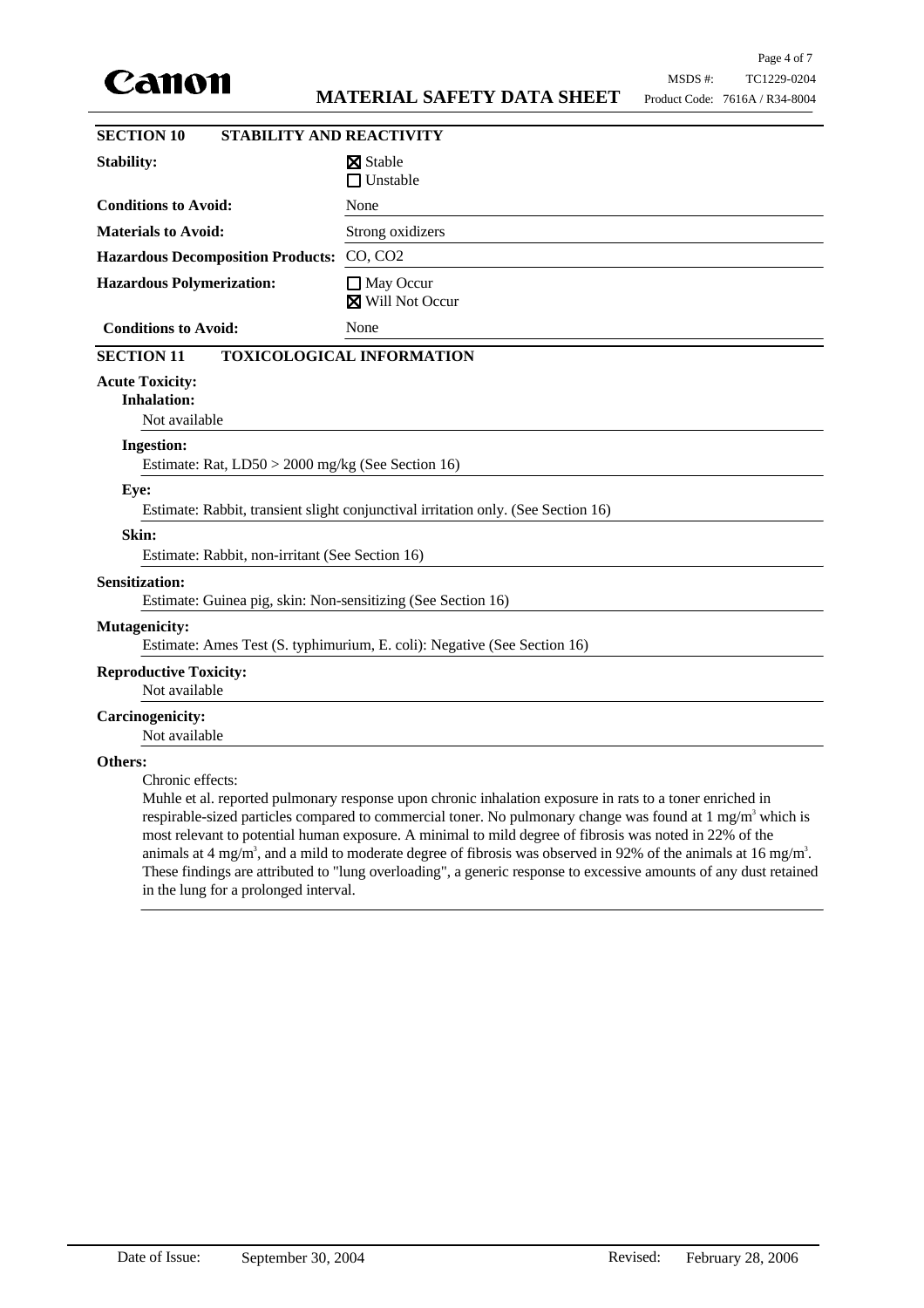

| <b>SECTION 12</b>                   | <b>ECOLOGICAL INFORMATION</b>                                                                                                                                                                                                               |  |  |
|-------------------------------------|---------------------------------------------------------------------------------------------------------------------------------------------------------------------------------------------------------------------------------------------|--|--|
| <b>Mobility:</b>                    | Not available                                                                                                                                                                                                                               |  |  |
| <b>Persistence / Degradability:</b> | Not available                                                                                                                                                                                                                               |  |  |
| <b>Bioaccumulation:</b>             | Not available                                                                                                                                                                                                                               |  |  |
| <b>Ecotoxicity:</b>                 | Estimate: Fish (Rainbow trout), 96h LL50 > 1000 mg/l (WAF)<br>Estimate: Crustaceans (Daphnia magna), 48h EL50 > 1000 mg/l (WAF)<br>Estimate: Algae (Scenedesmus subspicatus), EbL50(72h), ErL50(0-72h) > 1000 mg/l<br>(WAF)(See Section 16) |  |  |
| <b>Other Adverse Effects:</b>       | Not available                                                                                                                                                                                                                               |  |  |

## **SECTION 13 DISPOSAL CONSIDERATIONS**

#### **Method of Disposal:**

DO NOT put toner or toner container into fire; heated toner may cause severe burns. DO NOT shred a toner container, unless dust-explosion preventing measures are taken. Finely dispersed particles form explosive mixtures in air. Disposal should be subject to federal, state and local laws.

| <b>SECTION 14</b>                                                    | <b>TRANSPORT INFORMATION</b>                                                                                       |  |  |
|----------------------------------------------------------------------|--------------------------------------------------------------------------------------------------------------------|--|--|
| $UN#$ :                                                              | 2807                                                                                                               |  |  |
| <b>UN Shipping Name: Magnetized material</b>                         |                                                                                                                    |  |  |
| <b>UN Classification:</b>                                            | 9                                                                                                                  |  |  |
| <b>UN Packing Group: None</b>                                        |                                                                                                                    |  |  |
| <b>Marine Pollutant:</b>                                             | $\Box$ Yes<br>Chemical name (wt%):<br>$\boxtimes$ No                                                               |  |  |
|                                                                      | Special Precautions: 168 or more of these products shipped together, by air, are regulated as magnetized material. |  |  |
| <b>SECTION 15</b>                                                    | <b>REGULATORY INFORMATION</b>                                                                                      |  |  |
| $\rm <$ EU Information $>$                                           |                                                                                                                    |  |  |
| <b>Information on the Label:</b>                                     |                                                                                                                    |  |  |
|                                                                      | Symbol & Indication: Not required                                                                                  |  |  |
| <b>R-Phrase:</b><br>Not required                                     |                                                                                                                    |  |  |
| <b>S-Phrase:</b><br>Not required                                     |                                                                                                                    |  |  |
| <b>Dangerous Component(s):</b><br>Not required                       |                                                                                                                    |  |  |
| <b>Special Precautions under 1999/45/EC Annex V:</b><br>Not required |                                                                                                                    |  |  |
|                                                                      | Specific Provisions in Relation to Protection of Man or the Environment:                                           |  |  |
| 76/769/EEC:                                                          | Not regulated                                                                                                      |  |  |
| $(EC)2037/2000$ : Not regulated                                      |                                                                                                                    |  |  |
| (EC)304/2003:                                                        | Not regulated                                                                                                      |  |  |
| Others:                                                              | None                                                                                                               |  |  |
|                                                                      |                                                                                                                    |  |  |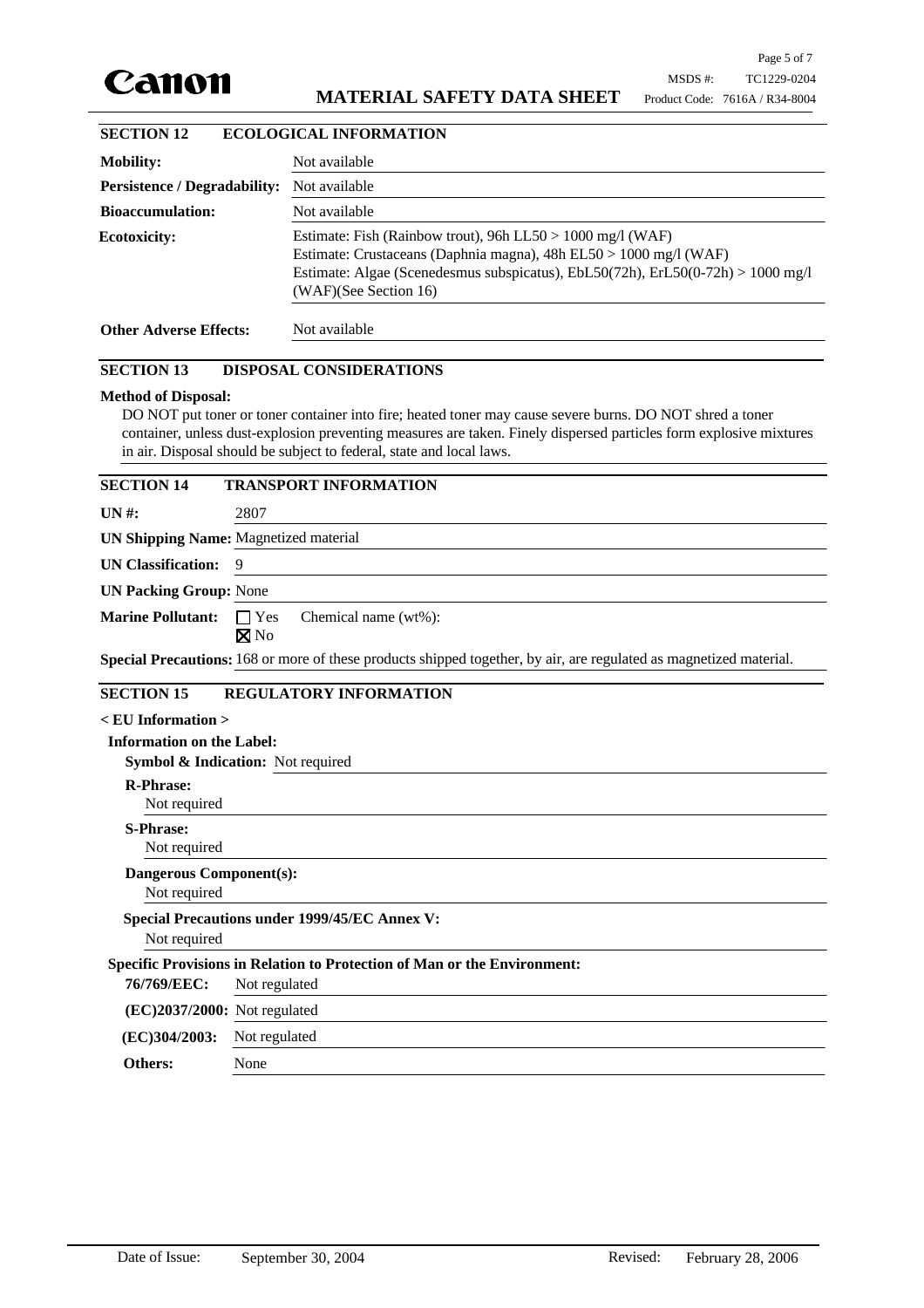

#### **< USA Information >**

| <b>Information on the Label under OSHA:</b> |                                                                                                      |                                       |          |
|---------------------------------------------|------------------------------------------------------------------------------------------------------|---------------------------------------|----------|
| <b>Signal Word:</b>                         | Not required                                                                                         |                                       |          |
| <b>Hazard warning:</b>                      |                                                                                                      |                                       |          |
| Not required                                |                                                                                                      |                                       |          |
| <b>Safety Advice:</b>                       |                                                                                                      |                                       |          |
| Not required                                |                                                                                                      |                                       |          |
| <b>Hazardous Component(s):</b>              |                                                                                                      |                                       |          |
| Not required                                |                                                                                                      |                                       |          |
| <b>SARA Title III §313:</b>                 |                                                                                                      |                                       |          |
| <b>Chemical Name</b>                        |                                                                                                      |                                       | Weight % |
| None                                        |                                                                                                      |                                       |          |
| <b>California Proposition 65:</b>           |                                                                                                      |                                       |          |
| <b>Chemical Name</b>                        |                                                                                                      |                                       | Weight % |
| None                                        |                                                                                                      |                                       |          |
| < Canada Information >                      |                                                                                                      |                                       |          |
| <b>WHMIS Controlled Product:</b>            |                                                                                                      | Not applicable (Manufactured article) |          |
| < Australia Information >                   |                                                                                                      |                                       |          |
|                                             | Not classified as hazardous according to criteria of NOHSC.<br><b>Statement of Hazardous Nature:</b> |                                       |          |
|                                             |                                                                                                      |                                       |          |

# **SECTION 16 OTHER INFORMATION**

Estimate: Estimate based on test data on similar toner/developer/drum and/or the raw materials of this product. Revised information from the previous version: Section 12

Literature Reference:

- U.S. Department of Labor, 29CFR Part 1910
- U.S. Environmental Protection Agency, 40CFR Part 372
- U.S. Consumer Product Safety Commission, 16CFR Part 1500
- ACGIH, Threshold Limit Values for Chemical Substances and Physical Agents and Biological Exposure Indices
- U.S. Department of Health and Human Services National Toxicology Program, Annual Report on Carcinogens
- World Health Organization International Agency for Research on Cancer, IARC Monographs on the Evaluation on the Carcinogenic Risk of Chemicals to Humans
- DFG, List of MAK and BAT Values
- EU Directive 76/769/EEC, 67/548/EEC, 1999/45/EC
- EU Regulation (EC)2037/2000, (EC)304/2003
- Canada Workplace Hazardous Materials Information System

- Australia National Occupational Health and Safety Commission's Approved Criteria for Classifying Hazardous Substances[NOHSC:1008]